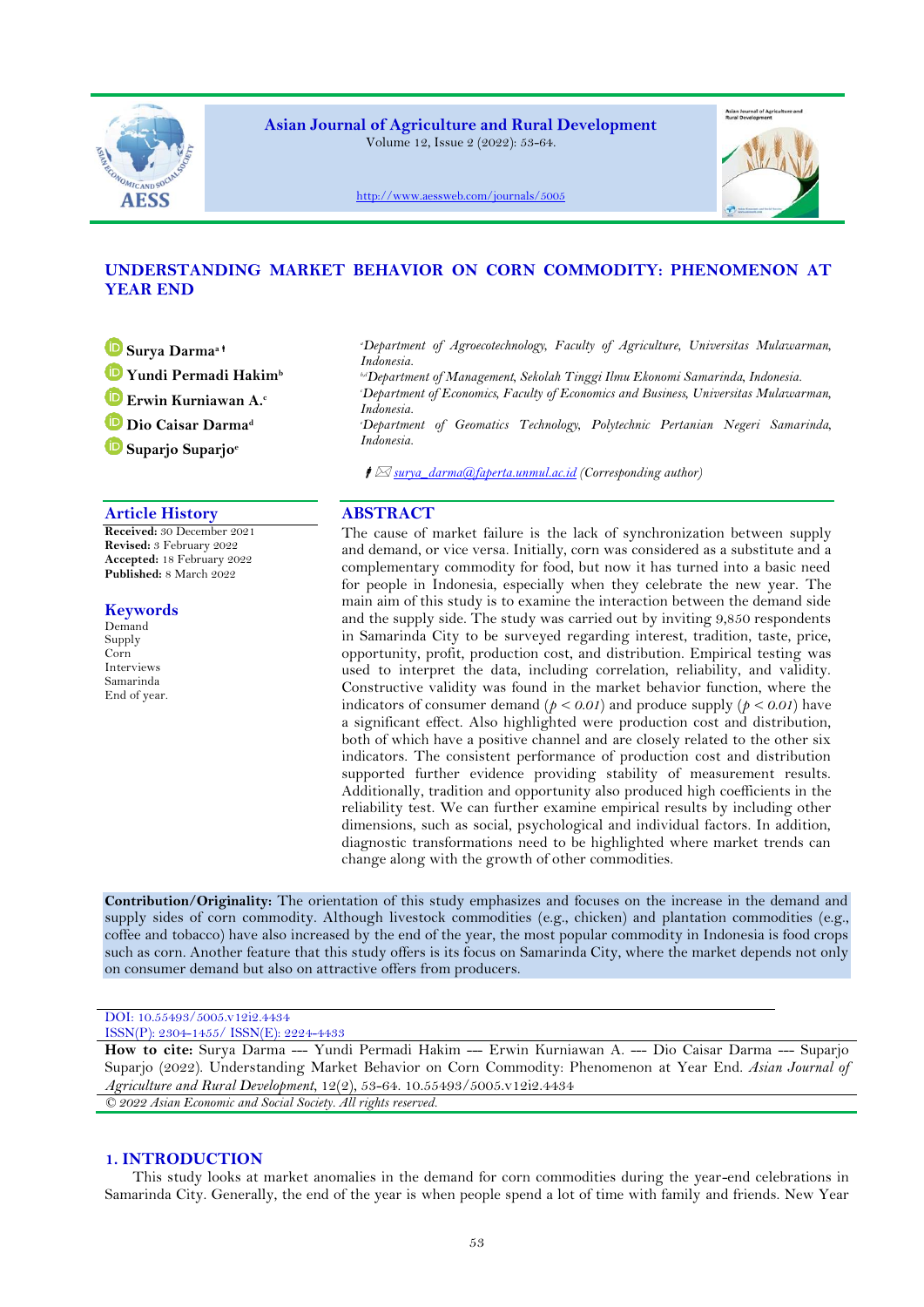celebrations are often in the spotlight for economists and policy makers (such as Resnik & [Elliott \(2016\)](#page-10-0); [Aya \(1979\)](#page-9-0)). Severe increases in commodities, services and goods must be must be suppressed so that prices do not soar causing 'hyperinflation' [\(Farandy, 2020\)](#page-9-1). Sometimes farmers also benefit from inflation from the demand aspect [\(Paul, Jahan,](#page-10-1)  [Nandi, & Rahman, 2021\)](#page-10-1). It's just a matter of how producers present their goods or services at relevant prices in the market [\(Darma, Wijaya, & Darma, 2020\)](#page-9-2).

Besides Christmas, New Year has been enthusiastically celebrated since the 18th century until now [\(Schmidt,](#page-11-0)  [1991\)](#page-11-0). It is not surprising that the demand for products, services and goods has exploded [\(Yijo et al., 2021\)](#page-11-1). Even though this benefits the welfare of farmers, it can cause harm for consumers [\(Darma, Maria, Lestari, & Darma, 2020\)](#page-9-3). Indonesia has different cultural characteristics from other countries in the celebration of the new year [\(Rianti,](#page-10-2)  [Novenia, Christopher, Lestari, and Parassih \(2018\)](#page-10-2)). The most striking difference is the consumption of food and drinks, which are less favored by most people, where Indonesian people often process corn to be used as a main dish [\(Wijaya, 2019\)](#page-11-2). They serve these preparations grilled, fried, or boiled, and the use of corn at the turn of the year has become a special tradition.

According to [Rosas-Castor, Guzmán-Mar, Hernández-Ramírez, Garza-González, &](#page-11-3) Hinojosa-Reyes (2014), corn, which in Latin is 'Zea mays L' (or maize) is a food crop. Corn contains a lot of carbohydrates, so it is one of the staple food sources in Indonesia after rice [\(Nuss & Tanumihardjo, 2010\)](#page-10-3). Because corn is a favorite commodity in Indonesia, it exists in various community groups [\(Arifin, 2013\)](#page-9-4). Another important aspect is that corn is easy to grow [\(Sandhu](#page-11-4)  [et al., 2020\)](#page-11-4). In a global context, the average temperature to produce maize ranges from 18°C–33°C with a minimum rainfall of 800 mm per year and a maximum of 2,300 mm per year [\(Ferrero, Mauricio, & Gonzalez-Andujar, 2014;](#page-9-5) [Wang et al., 2020\)](#page-11-5). With relatively cheap capital, corn production is not a big constraint. As is known, Samarinda City is the center of the East Kalimantan Province in Indonesia, which has a high level of consumptive tendencies [\(Wijaya, Darma, & Darma, 2020\)](#page-11-6). The high level of per capita income is the main reason for the population's prosperity. They channel most of their spending on non-food needs, such as ceremonies and parties, insurance and tax collections, health and education costs [\(BPS of Samarinda City, 2021b;](#page-9-6) [Wijaya, Zainurossalamia, & Darma, 2020\)](#page-11-7). However, the factor of special celebrations, such as the end of the year, increases the need for food and horticultural crops. Customs, traditions, and culture cannot be separated because all three have become part of history [\(Indriastuti,](#page-10-4)  [Kasuma, Zainurrosalamia, Darma, & Sawangchai, 2020\)](#page-10-4). The complexity of the paper is demonstrated based on five plots, including the introduction, theoretical lens, methods, results and discussion, and conclusions.

### **2. THEORETICAL LENS**

[Moss \(1974\)](#page-10-5) illustrates that supply and demand are the most vital parts of market economics. 'Law of demand' and 'law of supply' are basic theories that explain the interaction between sellers and buyers for a resource (Inoua & [Smith, 2020\)](#page-10-6). The two laws represent the relationship between the price of a service or product, the number of people who buy it, and its availability [\(Parro, 2019\)](#page-10-7). Both demand and supply are inversely related, which affects the price of the goods or services sold. These conditions are interpreted as a 'demand curve' and a 'supply curve' [\(Safiullin,](#page-11-8)  [Oduntsova, & Safiullin, 2015\)](#page-11-8).

Demand is a term for the amount of goods and services that are desired at a certain time and price level according to the market [\(Mazurek, García, & Rico, 2019\)](#page-10-8). The 'law of demand' applies when the price of a product or service falls and the quantity demanded increases. On the other hand, when the price of goods demanded increases, demand will decrease [\(Wirtz, So, Mody, Liu, & Chun, 2019\)](#page-11-9). The crucial factor influencing demand is consumer tastes [\(Harahap, Amanah, Harahap, & Jubaidah, 2019\)](#page-9-7). Increased consumer tastes trigger an increase in demand [\(Purcell & Lusk, 2003\)](#page-10-9), for example, with certain fruits whose stock is scarce and will therefore be more expensive [\(Hovhannisyan, Kondaridze, Bastian, &](#page-10-10) Shanoyan, 2020). Another factor is the price of substitute goods [\(Milgrom &](#page-10-11)  [Strulovici, 2006\)](#page-10-11). For example, when the price of coffee is high, people will start shopping for tea because it costs less. Several factors that influence demand include the proportion of needs, prices, income levels, and population [\(Sorrell,](#page-11-10)  [2015\)](#page-11-10). [Figure 1](#page-2-0) illustrates a simple demand curve that demonstrates the general relationship between the number of consumer purchases of goods and services in a given period.

In contrast to demand, the 'law of supply' occurs when the price of goods rises, encouraging an increase in supply. If the price increases, production will also increase, but when the price decreases, producers are reluctant to reduce supply [\(Ai-Hua, 2012\)](#page-9-8). The crucial factor that determines supply is the cost of production. The lower the cost of production, the cheaper the goods that can be produced and therefore supply can increase (as per the example given by Aday & [Aday \(2020\)](#page-9-9)). Future speculation is the second factor, where predictions of future price increases allowing people to withhold goods or services. The last element is technology. Advances in technology will result in more efficient production processes.

[Figure 2](#page-2-1) shows the 'supply curve'. If the slope is curving upward, it causes the price of goods and services to increase or become more difficult to obtain because each additional unit is scarce. Then, the cost of production becomes much more expensive and the price is much higher than usual. Unexpectedly, when prices soar, there is more incentive to increase production [\(MacDonald, 2000\)](#page-10-12). The 'classical economic theory' represents a short-run approach [\(Davidson, 1999\)](#page-9-10).

Interestingly, supply and demand are opposites. Both will reach a point of market equilibrium when they meet each other, which is referred to as the 'law of demand' and the 'law of supply' [\(Jehle & Reny, 2011\)](#page-10-13). In fact, these two laws explain the harmony between the quantity and the price offered. They then connected this to a 'demand curve' and a 'supply curve'. At a certain point in time, the supply of goods brought to the market is fixed. In other words, the 'supply curve' is a vertical line, while the 'demand curve' is always downward sloping because of the diminishing law of marginal utility. When it reaches this point of equilibrium, the price of a commodity and its demand will be stable,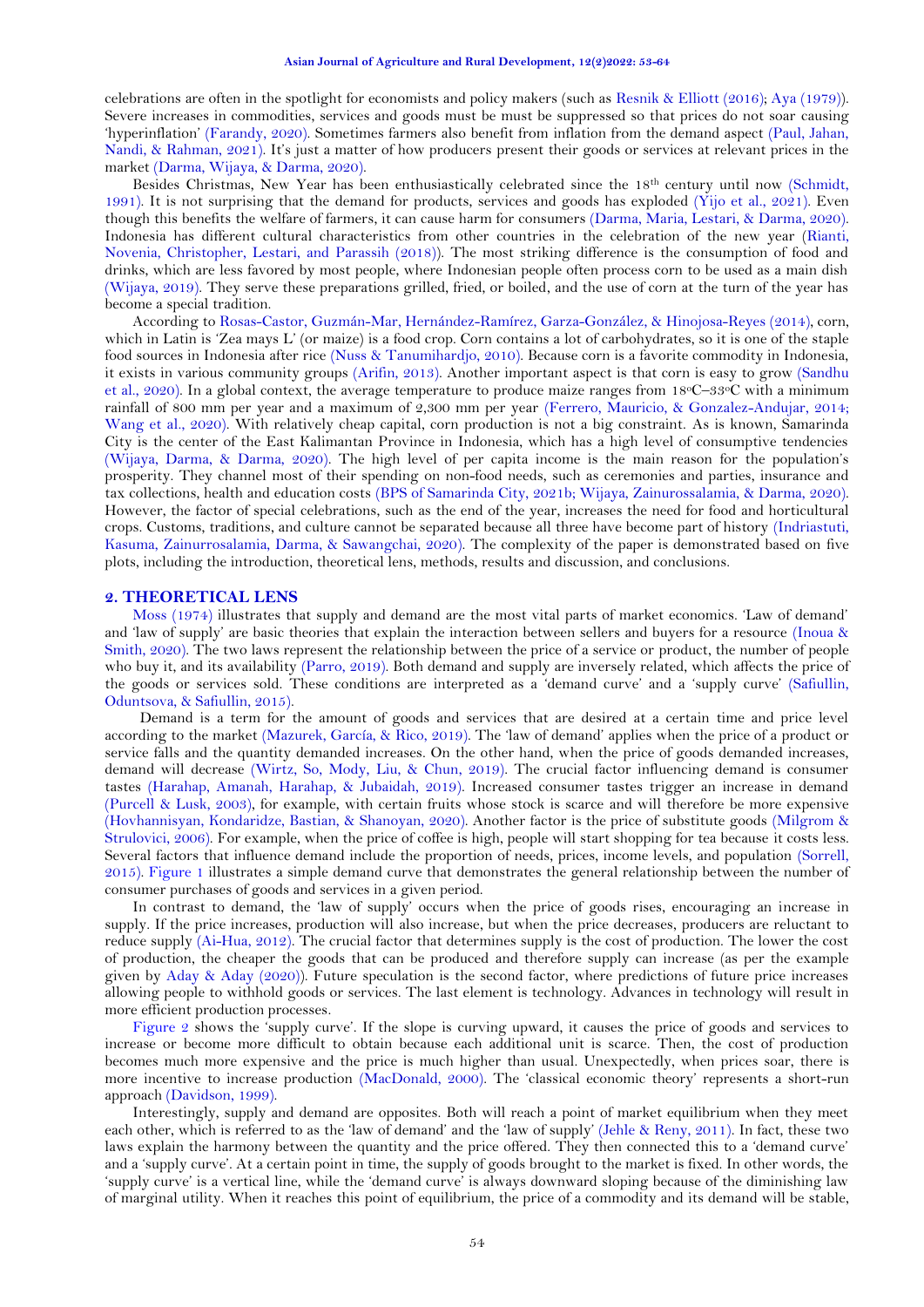or not change at all [\(Humphrey, 1992\)](#page-10-14). Sellers also can no longer raise the prices borne by consumers [\(Alam &](#page-9-11)  [Uddin, 2009\)](#page-9-11). However, in the long term, they can increase or decrease the stock to change the market price to the expected level [\(Haugen, Talmor, & Torous, 1991\)](#page-9-12).

<span id="page-2-0"></span>

**Source:** Whelan & [Msefer \(1996\)](#page-11-11).

<span id="page-2-1"></span>As an extra illustration, the interaction between supply and demand in controlling the market is largely determined by sellers and buyers [\(Cannon & Perreault, 1999\)](#page-9-13). Both react in opposite ways to changes in the price of a commodity. When the ability, price and supply of sellers increase and the attention of buyers decreases, the market is clearly working (see [Figure 3\)](#page-3-0).

Moving on to 'microeconomic theory', an obvious example of the application of the 'law of demand' and the 'law of supply' is the level of consumption [\(Lee & Keen, 2004\)](#page-10-15). Within the household, they are interrelated consumptions influenced by income ability, savings, or individual willingness. The needs of each household are very diverse. Household consumption capacity also depends on educational background, age group, occupation, and social status. Those who are classified as 'rich' certainly have a source of living eligibility, while those who are 'poor' will rethink having contemporary goods or substitutes. In essence, they classify needs into three categories, namely primary needs, secondary needs, and tertiary needs. If the economy is in a stable trend, it will affect welfare, and if not, we will see a decline in welfare. Social problems, such as poverty and unemployment, are the 'old face' of transformation and development. Socioeconomic status will determine an individual's success in achieving a decent standard of living.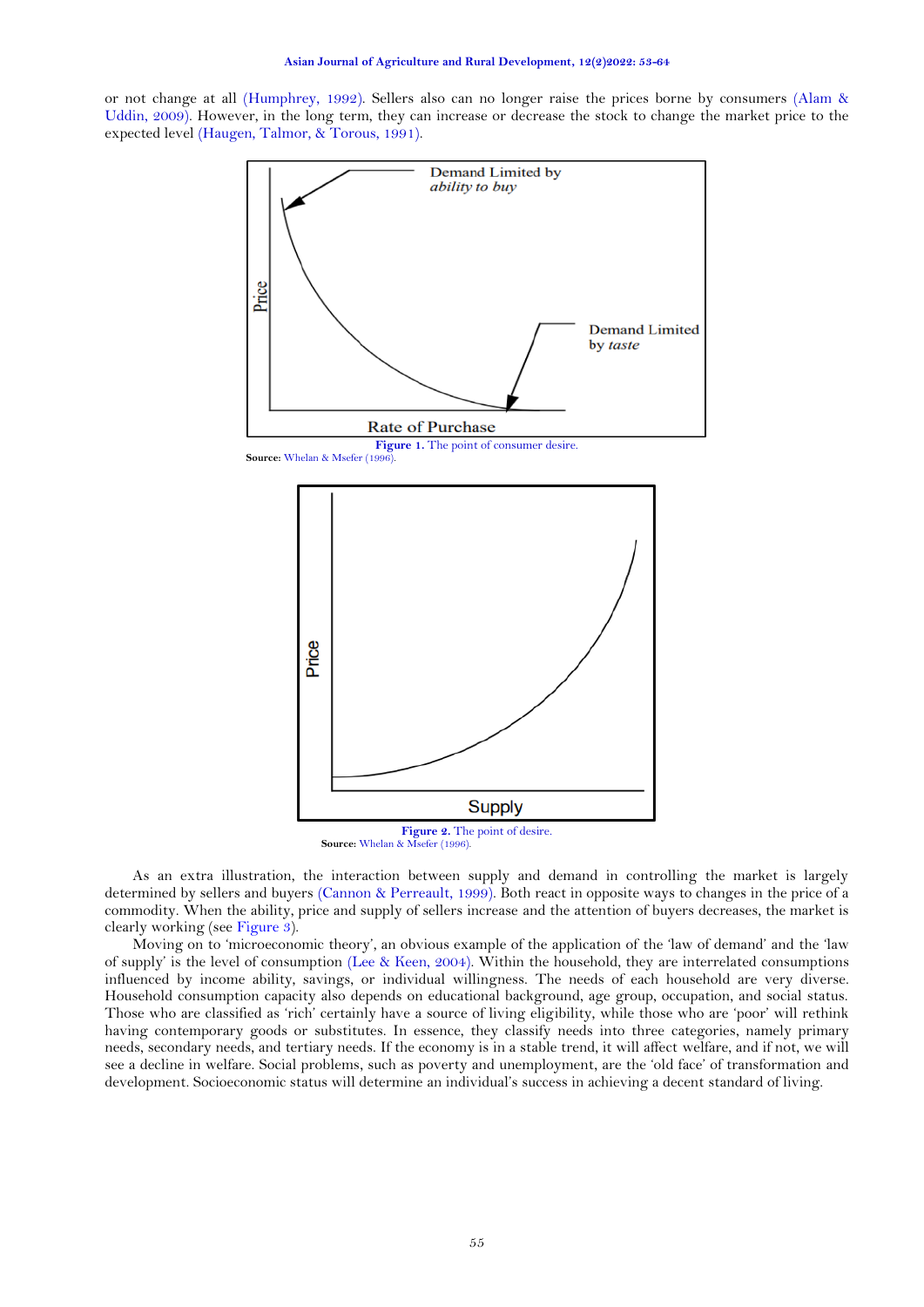**Asian Journal of Agriculture and Rural Development, 12(2)2022: 53-64**



Figure 3. The points of balance of supply and demand.  **Source:** [Hoekstra, Savenije, &](#page-9-14) Chapagain (2001).

<span id="page-3-0"></span>As an actual illustration, the 2008 financial crisis in the US created new interests that caused consumption behavior, income distribution, and household debt to increase. This explains the dynamics of the crisis [\(Albayrak,](#page-9-15)  [2020\)](#page-9-15). The paradigm has continued to flow since the 1980s, and economists assume that household consumption has decreased. Debt-based consumption and a decline in actual income followed this compensatory decline. With the help of deregulation of the financial system, the pattern that leads to increased debt and reduced savings can be reduced. However, aggregate demand and the level of consumption in the private sector remain high, so that it maintains macroeconomic stability (e.g., relatively low unemployment).

Alp & [Seven \(2019\)](#page-9-16) and [Nelson \(1988\)](#page-10-16) highlight the stagnant wages of lower-middle income households. In today's era, the exploding financial crisis has become the focus of reducing credit bubbles. In the 'consumption theory' and the 'Keynesian theory', there are significant correlations between consumer behavior, household debt, and inequality [\(Perugini, Hölscher, & Collie, 2016\)](#page-10-17).

In principle, 'agricultural economic theory' focuses on cause and effect relationships between spatial patterns and economic decisions derived from agricultural land use. The assumption refers to farmers pursuing utility maximization in production systems [\(Diogo, Koomen, & Kuhlman, 2015\)](#page-9-17). Then, the framework considers land use decisions and alternatives in production [\(Kellerman, 1989\)](#page-10-18).

[Semercı et al. \(2012](#page-11-12)) define the production function as a physical relationship between several inputs and outputs. [Anderson et al. \(1996\)](#page-9-18) entered the production function into only a few input variables, while other inputs are constant (ceteris paribus) as follows:

<span id="page-3-1"></span>
$$
Q = f(C + L + T + Rm + ...n)
$$
\n<sup>(1)</sup>

[Equation 1](#page-3-1) presents connectivity in the Cobb–Douglas function type described, where  $Q =$  quantity (output),  $f =$ function,  $C =$  capital,  $L =$  labor,  $T =$  technology,  $Rm =$  raw materials, and  $n =$  other supporting variables.

Through the above formulation, farmers from various countries transactional outputs on factors that support agricultural productivity implement transactionally it. The level of demand and supply significantly influenced market orientation for agricultural commodities. The relationship between consumers and producers is dominated by financial factors [\(Okerenta, 2005\)](#page-10-19). In fact, Dwi & [Nyoman \(2020\)](#page-9-19) argue that the government, as a regulator, seeks to encourage and promote more local agricultural products to be absorbed by the market. They expect this enthusiasm to provide social, environmental and economic benefits for the local population [\(Gutman, 1959\)](#page-9-20). In the theory of planned behavior [\(Sok, Borges, Schmidt, & Ajzen, 2020\)](#page-11-13), the buying behavior of agricultural commodities can be tested. The environment, local economic concerns, ethnocentrism of food safety, health, quality, and consumer perceptions influence consumer intentions [\(Petrea, 2001\)](#page-10-20).

#### **3. METHODS**

A social experiment approach was taken in this study (such as [Maat \(2011\)](#page-10-21); [Syarifudin &](#page-11-14) Ishak (2020); [Maman,](#page-10-22)  [Inawati, Aminudin, &](#page-10-22) Wastra (2017)) and a three-step-based interview technique was employed. The first step is data collection. Data were collected through the first (primary) party. Then, the second step comprised the selection of the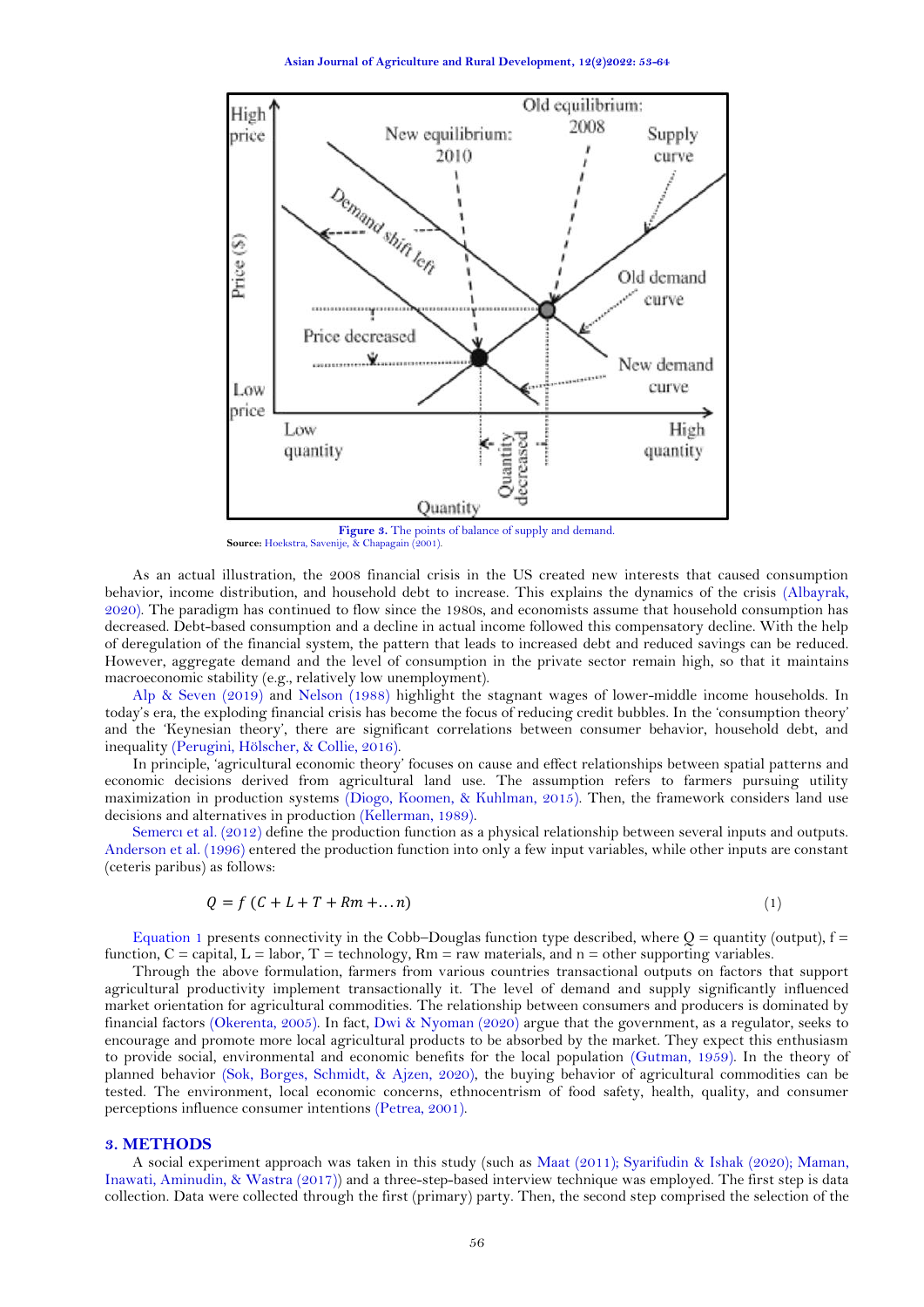number of samples based on the population summarized in the formula below. Third, a questionnaire was prepared with four answer options: high priority (4), priority (3), moderate (2), and not priority (1). The sample size is planned using the following simple mathematical calculations (e.g., [\(Abdullah, Gindi, Darham, & Radam, 2015;](#page-9-21) [Susanto,](#page-11-15)  [Siswandari, & Rujito, 2019\)](#page-11-15)):

<span id="page-4-0"></span>
$$
n = \frac{N}{[1 + (N \, x \, e^2)]} \tag{2}
$$

$$
n = \frac{658,525}{[1 + (658,525 \times 0.01^2)]}
$$
(3)

$$
n = \frac{658,525}{[1+65.85]}
$$
 (4)

$$
n = \frac{658,525}{66.85} \tag{5}
$$

$$
n = 9{,}850
$$
 (6)





<span id="page-4-1"></span>**Source:** [Susanto et al. \(2019\).](#page-11-15)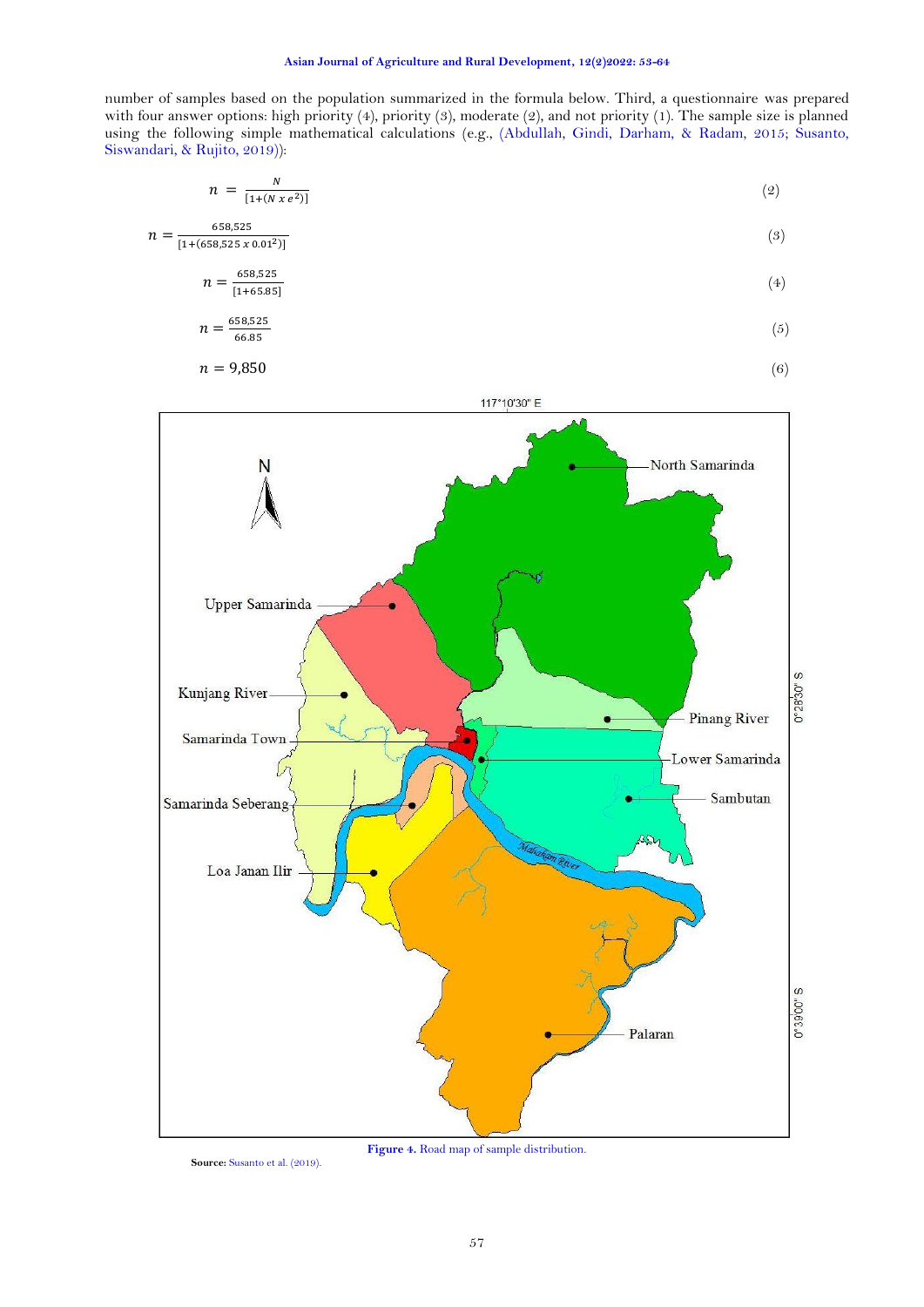#### **Asian Journal of Agriculture and Rural Development, 12(2)2022: 53-64**

[Equations 2 to](#page-4-0) 6 formulate the identity of the sample, where  $n =$  sample,  $N =$  population, and 0.01 = margin of error. The total population is the sum of the various age groups (15+ years). From [BPS of Samarinda City \(2021a\)](#page-9-22), the population in Samarinda City is 827,994, of which 658,525 are head of the family. [Figure 4](#page-4-1) displays the sample distribution model. The distribution of the sample comprises ten sub-districts in Samarinda City (64.72), including Pinang River (64.72.08), Kunjang River (64.72.06), Sambutan (64.72.07), North Samarinda (64.72.05), Samarinda Ulu (64.72). .03), Samarinda Seberang (64.72.02), Samarinda Kota (64.72.09), Samarinda Ilir (64.72.04), Palaran (64.72.01), and Loa Janan Ilir (64.72.10). Each sub-district is divided and represented by 985 respondents. [Figure 4](#page-4-1) also illustrates the coordinates of the market and the locations for buying and selling corn commodities in Samarinda City.

It carried the identification of the interview time out during December 2021. It is important to remember that the respondents reaction to the demand for corn is relevant to the celebration of the new year. To make it easier for researchers, samples were collected through Google Forms, which is promoted on social media such as WhatsApp and Facebook.

The research model was limited to the variables of consumer demand and produce supply as these two components are factors that influence market behavior. Each variable comprises four items. The demand side includes interests, traditions, tastes, and prices, while opportunity, profit, distribution, and production costs support the supply side (see [Figure 5\)](#page-5-0).



**Source:** Adapted fro[m Naumova, Bilan, &](#page-10-23) Naumova (2019)[; Roufagalas \(1994\)](#page-11-16)[; Li, Wang, Yin, Kull, &](#page-10-24) Choi [\(2012\)](#page-10-24)[; Xie, Gao, &](#page-11-17) Xie (2020)[; Sanchez \(2003\)](#page-11-18).

<span id="page-5-0"></span>The data processing structure was developed with the feasibility of testing correlation, reliability, and validity (e.g., [De Barros Ahrens, Da Silva Lirani, & De Francisco \(2020\)](#page-9-23); [Dewi et al. \(2021\)](#page-9-24). SPSS software was used to analyze the research findings.

# **4. RESULTS AND DISCUSSION**

The respondents' profiles are presented in [Table 1.](#page-6-0) The sample sourced from household groups is divided into five units. Of the 9,850 household heads, 55.3 percent are male and 44.7 percent are female. Additionally, 26 percent of respondents are single, 52.7 percent are married, 18.4 percent are divorced, and the remaining 2.8 percent are widows/widowers.

Interestingly, 40 percent of respondents belong to the 16–26 age group and consume the most corn on New Year's Eve. The 49–59 age group has the fewest people, making up only 9.8 percent of respondents. When viewed based on their occupational background, the number of those classified in the labor force (already working and openly unemployed) is far higher than those classified in the non-labor force (attending school, taking care of the household, and other activities) with figures of 65.3 percent and 34.7 percent, respectively. The logical reason is that from the frequency of buying corn, as much as 3–6 kg or 41.5 percent, 41 percent is used and processed to become regular corn to accompany the turn of the new year celebrations.

The first model describes the value of descriptive statistics and correlations. [Table 2](#page-6-1) summarizes the output mean, standard deviation (SD), and Pearson correlation. The largest mean score is for the interest factor (*M = 3.738*) and the lowest is for the production cost factor ( $M = 2.667$ ). For SD, the highest is the price factor ( $SD = 0.735$ ), while the production cost is the lowest  $(SD = 0.046)$ . Considering that causality between factors is very important, the calculation based on SPSS estimates all of them in the positive path, although not all factors have a significant effect (*p < 0.01*).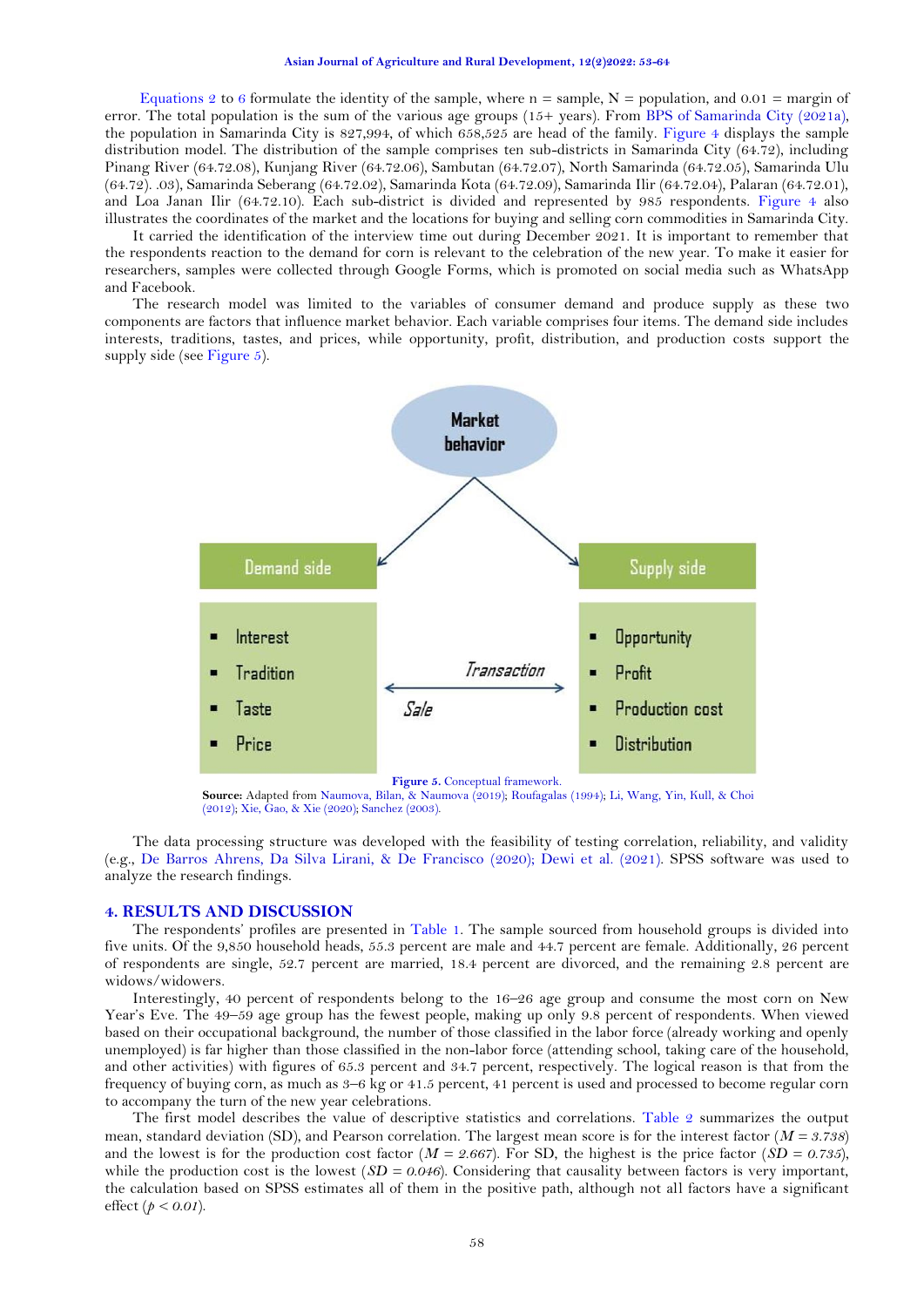## **Asian Journal of Agriculture and Rural Development, 12(2)2022: 53-64**

<span id="page-6-0"></span>

| <b>Table 1.</b> Demographic of samples $(n = 9,850)$ . |       |      |  |  |  |
|--------------------------------------------------------|-------|------|--|--|--|
| Units                                                  | N     | $\%$ |  |  |  |
| <b>Sex</b>                                             |       |      |  |  |  |
| Female<br>$\bullet$                                    | 4.403 | 44.7 |  |  |  |
| Male<br>$\bullet$                                      | 5.447 | 55.3 |  |  |  |
| <b>Status</b>                                          |       |      |  |  |  |
| Single<br>$\bullet$                                    | 2.565 | 26   |  |  |  |
| Married<br>$\bullet$                                   | 5.192 | 52.7 |  |  |  |
| Divorced<br>$\bullet$                                  | 1.816 | 18.4 |  |  |  |
| Widow/widower                                          | 277   | 2.8  |  |  |  |
| Age group                                              |       |      |  |  |  |
| $16 - 26$ years<br>$\bullet$                           | 3.940 | 40   |  |  |  |
| $27 - 37$ years<br>$\bullet$                           | 1.189 | 12.1 |  |  |  |
| 38-48 years<br>$\bullet$                               | 2.258 | 22.9 |  |  |  |
| $49 - 59$ years                                        | 961   | 9.8  |  |  |  |
| $60+$ years                                            | 1.502 | 15.2 |  |  |  |
| Main activity                                          |       |      |  |  |  |
| Economically active                                    | 6.431 | 65.3 |  |  |  |
| Economically inactive                                  | 3.419 | 34.7 |  |  |  |
| Purchase frequency                                     |       |      |  |  |  |
| $2 \text{ kg}$                                         | 1.001 | 10.2 |  |  |  |
| $3-6$ kg<br>$\bullet$                                  | 4.086 | 41.5 |  |  |  |
| $7-10$ kg                                              | 3.846 | 39   |  |  |  |
| $11 + kg$<br>$\bullet$                                 | 917   | 9.3  |  |  |  |
| Diversification of corn                                |       |      |  |  |  |
| Fried corn<br>$\bullet$                                | 2.594 | 26.3 |  |  |  |
| Roasted corn                                           | 3.217 | 32.7 |  |  |  |
| Boiled corn                                            | 4.039 | 41   |  |  |  |

**Table 1.** Demographic of samples (n = 9,850).

**Source:** Survey recapitulation.

<span id="page-6-1"></span>

| Table 2. Descriptive statistics and correlation matrix. |       |           |                      |                      |                      |                      |                      |                      |                      |                                 |
|---------------------------------------------------------|-------|-----------|----------------------|----------------------|----------------------|----------------------|----------------------|----------------------|----------------------|---------------------------------|
| <b>Items</b>                                            | Mean  | <b>SD</b> |                      | $\boldsymbol{Q}$     | 3                    | $\overline{4}$       | $\mathbf{5}$         | 6                    | 7                    | 8                               |
| Interest                                                | 3.738 | 0.114     | 1                    | 0.011<br>$(0.473)^*$ | 0.071<br>$(0.321)^*$ | 0.305<br>$(0.021)^*$ | 0.167<br>$(0.136)^*$ | 0.056<br>$(0.358)^*$ | 0.064<br>$(0.337)^*$ | 0.429<br>$(0.000)*$             |
| Tradition                                               | 3.597 | 0.545     | 0.011<br>$(0.473)^*$ |                      | 0.574<br>$(0.000)*$  | 0.099<br>$(0.258)^*$ | 0.136<br>$(0.186)$ * | 0.543<br>$(0.000)*$  | 0.325<br>$(0.015)^*$ | 0.201<br>$(0.391)^*$            |
| Taste                                                   | 3.602 | 0.396     | 0.071<br>$(0.321)^*$ | 0.574<br>$(0.000)*$  | -1                   | 0.174<br>$(0.126)^*$ | 0.092<br>$(0.275)^*$ | 0.991<br>$(0.000)*$  | 0.122<br>$(0.212)^*$ | 0.656<br>$(0.157)^*$            |
| Price                                                   | 3.713 | 0.735     | 0.305<br>$(0.021)^*$ | 0.099<br>$(0.258)^*$ | 0.174<br>$(0.126)^*$ | $\mathbf{1}$         | 0.281<br>$(0.031)^*$ | 0.166<br>$(0.137)^*$ | 0.300<br>$(0.023)^*$ | 0.478<br>$(0.000)*$             |
| Opportunity                                             | 3.498 | 0.112     | 0.167<br>$(0.136)^*$ | 0.136<br>$(0.186)^*$ | 0.092<br>$(0.275)^*$ | 0.281<br>$(0.031)^*$ | 1                    | 0.103<br>$(0.251)^*$ | 0.437<br>$(0.001)^*$ | 0.513<br>$(0.417)^*$            |
| Profit                                                  | 3.606 | 0.287     | 0.056<br>$(0.358)*$  | 0.543<br>$(0.000)*$  | 0.981<br>$(0.000)*$  | 0.166<br>$(0.137)^*$ | 0.103<br>$(0.251)^*$ | $\mathbf{1}$         | 0.098<br>$(0.261)^*$ | 0.772<br>$(0.106)$ <sup>*</sup> |
| Production<br>Cost                                      | 2.667 | 0.046     | 0.064<br>$(0.337)^*$ | 0.325<br>$(0.015)^*$ | 0.122<br>$(0.212)^*$ | 0.300<br>$(0.023)^*$ | 0.437<br>$(0.001)^*$ | 0.098<br>$(0.261)^*$ | 1                    | 0.180<br>$(0.097)^*$            |
| Distribution                                            | 3.574 | 0.204     | 0.272<br>$(0.013)^*$ | 0.166<br>$(0.032)^*$ | 0.293<br>$(0.145)^*$ | 0.317<br>$(0.289)^*$ | 0.345<br>$(0.167)^*$ | 0.470<br>$(0.047)^*$ | 0.155<br>$(0.000)*$  | $\mathbf{1}$                    |

**Source:** SPSS output. Note: \* p-value < 0.01.

The results of further investigations also confirmed the two-way relationship between interest and distribution  $(C = 0.429$  and  $p = 0.000$ , tradition and taste  $(C = 0.574$  and  $p = 0.000$ , taste and profit  $(C = 0.991$  and  $p = 0.000$ , price and distribution ( $C = 0.478$  and  $p = 0.000$ ), opportunity and production cost ( $C = 0.437$  and  $p = 0.001$ ), profit and taste ( $C = 0.981$  and  $p = 0.000$ ), production cost and opportunity ( $C = 0.437$  and  $p = 0.001$ ), and distribution and production cost (*C = 0.155* and *p = 0.000*). Production costs and distribution are considered the most dominant of all the factors.

The second parameter is validity testing, as measured by confirmatory factor analysis (CFA). The Kaiser– Meyer–Olkin measure of sampling (KMO-MSA) is an index of the distance comparison between the correlation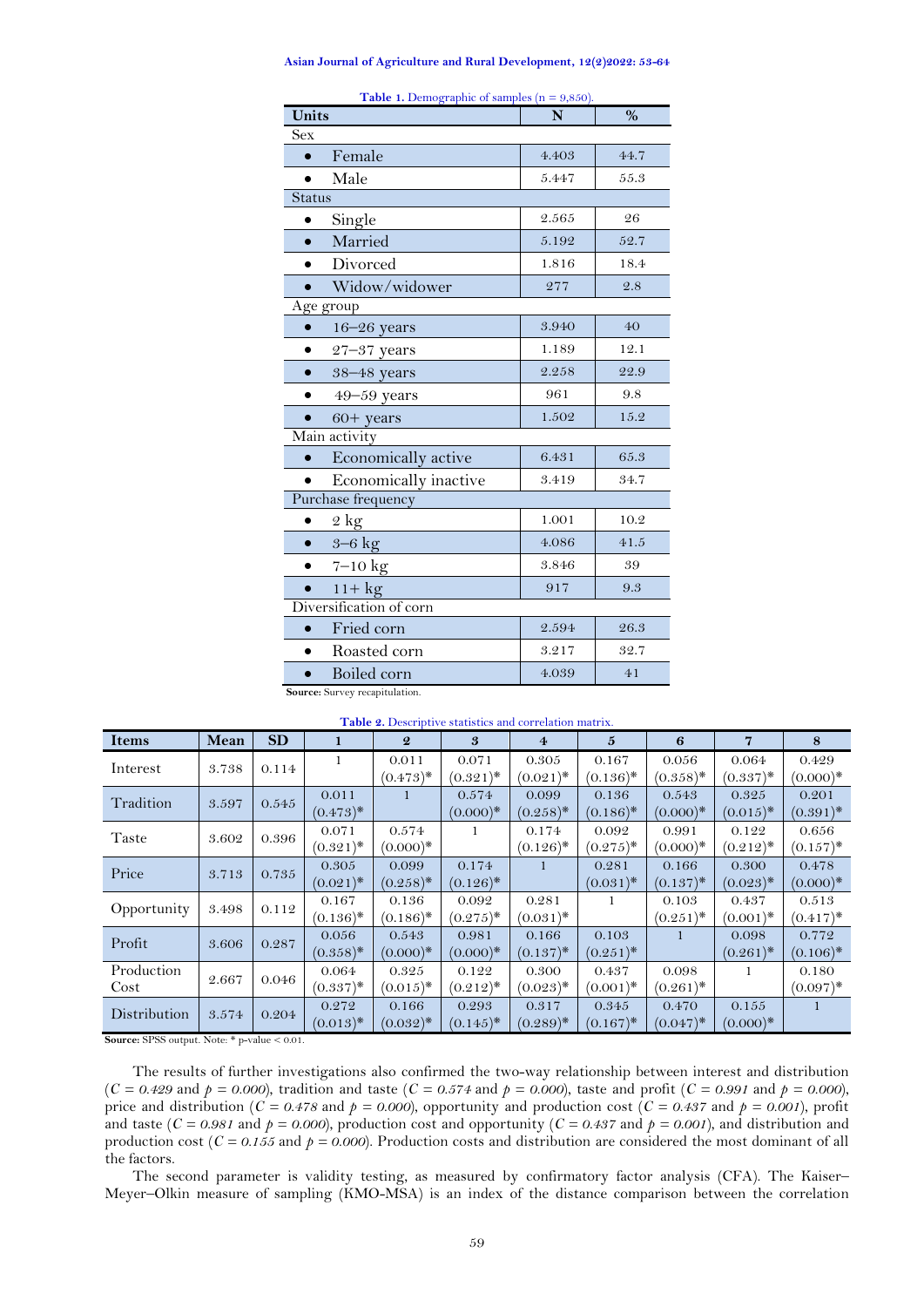coefficient and its partial correlation coefficient. If the sum of the squares of the partial correlation coefficients from all pairs of variables is small compared to the sum of the squares of the correlation coefficients, it will produce a KMO-MSA value close to 1. The KMO-MSA gain is sufficient if it is < 0.5 [\(Hair, Black, Babin, Enderson, & Tatham,](#page-9-25)  [2006\)](#page-9-25). Another projection from Bartlett's test shows that there is a sufficient correlation between the variables to apply, provided that the p-value is  $< 0.01$  (e.g., [Melati](#page-10-25) (2018)).

<span id="page-7-0"></span>Assumptions in construct validity are based on Bartlett's test of sphericity, and content validity is determined by the KMO test. [Table 3](#page-7-0) explains that the achievement of the correlation between indicators for the consumer demand variable is high (*KMO = 0.632* and *Bartlett's test = 0.000*), so the factor analysis process is workable allowing the analysis to continue.

| Table 3. Construct validity and content validity in the first element. |              |  |
|------------------------------------------------------------------------|--------------|--|
| <b>Measurement</b>                                                     | <b>Score</b> |  |
| KMO-MSA                                                                | 0.632        |  |
| Approx. Chi-square                                                     | 315.11       |  |
| Df.                                                                    | 90849        |  |
| Prob.                                                                  | 0.000        |  |
| Source: SPSS output.                                                   |              |  |

| Table 4. Construct validity and content validity in the second element. |              |  |
|-------------------------------------------------------------------------|--------------|--|
| <b>Measurement</b>                                                      | <b>Score</b> |  |
| KMO-MSA                                                                 | 0.580        |  |
| Approx. Chi-square                                                      | 207.69       |  |
| D£.                                                                     | 90849        |  |
| Prob.                                                                   | 0.000        |  |
| $\sim$ $\sim$<br>$C1$ The $C2$                                          |              |  |

**Source:** SPSS output.

<span id="page-7-1"></span>Overall, Bartlett's test resulted in a p-value of 0.000 and a KMO-MSA of 0.580. This shows that both meet the requirements because the KMO-MSA has a value of  $> 0.5$  and a significance of  $< 0.01$ , so it is prioritized for the next process (see [Table 4\)](#page-7-1).

In the third session, identification of the assumption that must be met is reliability. We packed reliability testing with Cronbach's alpha (CA) coefficients. Classification of Cronbach's alpha is possible if the coefficient value is  $> 0.7$ , which means that the reliability is met. It also makes sense if the coefficient is  $> 0.8$ , which suggests that all items are reliable and all tests are internally consistent because they have strong reliability [\(Hoekstra, Vugteveen, Warrens, &](#page-9-26)  [Kruyen, 2018;](#page-9-26) [Peterson, 1994\)](#page-10-26). [Table 5](#page-7-2) summarizes the coefficient gains of Cronbach's alpha.

<span id="page-7-2"></span>It can be interpreted that if the alpha coefficient is low, it is possible that one or more indicators is not reliable, so it makes sense to investigate with a per item analysis procedure. This test is a continuation of the previous series to determine if certain indicators do not meet the requirements. Through this process, unreliable indicators can be discarded so that other alphas can further support their value [\(Tavakol & Dennick, 2011\)](#page-11-19).

**Table 5.** Cronbach's alpha for all indicators.

| <b>Table 5.</b> Cronbach's alpha for all indicators. |       |                            |  |  |
|------------------------------------------------------|-------|----------------------------|--|--|
| <b>Items</b>                                         | CA    | Remark                     |  |  |
| Interest                                             | 0.587 | Moderate reliability       |  |  |
| Tradition                                            | 0.749 | High reliability           |  |  |
| Taste                                                | 0.687 | Moderate reliability       |  |  |
| Price                                                | 0.682 | Moderate reliability       |  |  |
| Opportunity                                          | 0.705 | High reliability           |  |  |
| Profit                                               | 0.934 | Almost perfect reliability |  |  |
| Production cost                                      | 0.820 | High reliability           |  |  |
| Distribution                                         | 0.717 | High reliability           |  |  |
| Source: SPSS output.                                 |       |                            |  |  |

The advancement of people's perspectives and ways of thinking determine what food is worth consuming at an affordable price. They are drawn towards selecting products with relatively cheap prices but without neglecting practicality and nutritional composition. The other side is the level of need that is increasing along with accessibility. The importance of corn is a signal to farmers that this type of plant is also easy to grow from narrow land, open space, in all seasons with sufficient light intensity, soil fertility level, and rainfall level. With the harvest period in intervals of 2–3 months, it is possible for corn farmers to achieve maximum productivity. They will certainly see a significant market demand, especially towards the end of the year. Each period, the consumption of corn soars sharply, so preparation for farming starts in September or October.

In the context of economic development and food security, the agricultural industry has played a key role for decades [\(Zyl, 1989\)](#page-11-20). Directly, the best options are in rural areas, where a large part of the world's population also depends on this sector for their livelihoods [\(Udemezue & Osegbue, 2018\)](#page-11-21). As the migration of people to cities and the world's population explodes, it has a systematic impact on the proportion of growth in food production.

[Martin, Groenewegen, &](#page-10-27) Pidgeon (1980) found that the uniqueness of market characteristics highly depends on the specifics of corn in Southwestern Ontario (Canada) where corn farmers saw a tremendous opportunity to create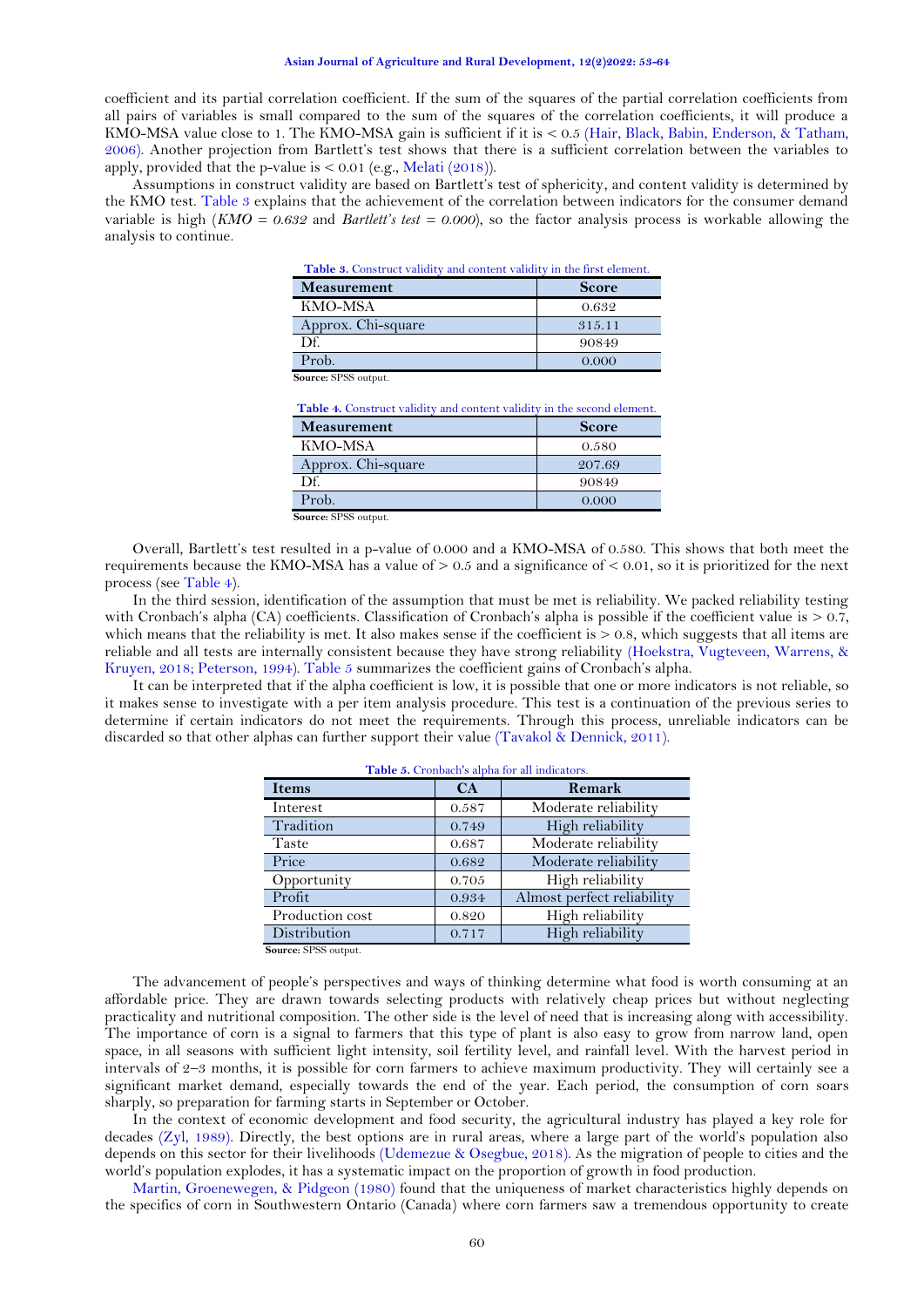welfare value. Global corn prices influenced the retail of corn-based products in the manufacturing sector [\(Rattray,](#page-10-28)  [2012\)](#page-10-28). This is a determinant of price policy by major food companies. High global corn prices have affected final retail and consumer products. Even though the market conditions for agriculture and food companies were fluctuating, they corn farmers could still benefit. [Sibanda, Mushunje, &](#page-11-22) Mutengwa (2016) highlight valuable steps adopted by small-scale maize farmers in OR Tambo and Amatole (Eastern Cape, South Africa). Samples from households were asked for their response to maize, and the findings confirm that planning and decision-making in the maize market highly depend on seed availability, farmer perceptions, land area, income, access to credit, and access to extension services. The application of superior seeds and the absorption of corn commodities has played an important role in the productivity of corn farmers.

During the period from 1948–1970, the supply of maize acreage in the US underwent a significant change due to the government's price intervention and acreage control program. Empirical analysis examines area restrictions, transfers, support, and lending rates for maize farmers. Houck & [Ryan \(1972\)](#page-10-29) suggested that policy variables should be selected and applied to maize as part of government priorities.

Production and land management decisions strongly influenced land conservation and crop. Farmers in the Liandaowan area (Northeast China) make decisions based on motivation as a key factor in implementing government policies. Most of the farmers there insist on growing maize despite facing various obstacles, such as striking comparative advantage, farmer preferences, age and education, low temperatures, drought, technical help, low income, and availability of machinery. The experimental results obtained by [Liu, Zhang, Liu, &](#page-10-30) He (2019) emphasized the need for promotions to adjust for corn diversity because the level of demand was stable.

The theoretical justification for these findings is in line with the investigations of Mišeč[ka, Ciaian, Raj](#page-10-31)čániová, & Pokrivč[ák \(2019\)](#page-10-31), who emphasized that agricultural commodity prices are driving consumer awareness. On an international scale, behavior towards agricultural products, such as corn, is permanently and causally connected to the demand factor, and the corn prices confirm both relationships.

Other aspects, such as campaigns against 'green consumption', brands, channels, prices and marketing strategies, can stimulate agricultural products in Wuhan (China). [Yi \(2017\)](#page-11-23) revealed that the safety of people's lives there for agricultural products depends not only on stability but also on sustainable agricultural development. Farm household investigated their perceptions and levels of knowledge based on purchasing behavior, work background, income level, region, age, and gender.

The causality highlighted by [Gao, Huang, Zhong, Chen, &](#page-9-27) Lu (2013) and [Horská, Petri](#page-9-28)ľák, Šedík, & Nagyová [\(2020\)](#page-9-28) regarding the sale of local agricultural products is not only influenced by the behavior of farmers, but also by the driving forces of the market. In China, in 16 villages in Anhui, Jiangsu and Shanghai, households earn higher profits. They see economic developments in the agricultural market, thus shifting from food crops to cash crops. Aspects of capital and production costs are the more dominant input factors, where they know that if they want to achieve a large output, then the production input becomes a big investment. In this way, agricultural products gain market enthusiasm because the selling price is more significant than government subsidies. Market sales orientation supported the independence of agricultural households based on product quality improvement strategies [\(Hunt,](#page-10-32)  [2007\)](#page-10-32). Unlike the case with local farmers in Slovakia, the sales of agricultural products depend on the supply chain. This was driven by a short distribution route so that the product can go directly to consumers. Customer loyalty is motivated by locality, freshness, and quality factors. That way, the marketing approach is a surefire technique to save time, cost, and effort.

#### **5. CONCLUSION**

This study analyzed the influence of the demand and supply sides on the behavior of the corn market in Samarinda City, Indonesia, and it was found that the two are closely related as both consumers and producers respond to each other based on the quantity of corn. Towards the end of the year, demand from consumers increased in line with the supply of producers. However, the supply side variable determines the market the most because the two indicators (production cost and distribution) have the highest coefficients with a positive path.

This study contributes to the theoretical aspect. Extension services to seasonal corn farmers in Samarinda City, are not only based on certain moments (such as New Year's celebrations and festivals), but also follow market patterns that follow demand trends. For the future, there is a need for policies on distribution, training, extension, knowledge, and promotion services for corn farmers. We expect the implications for industry practitioners and academics to attract attention to highlight and expand knowledge regarding the factors that influence market behavior for corn besides the supply and demand factors.

The limitation of this study is in the variables used. The sample range and observation period can be expanded to produce more extensive findings. In order to support socioeconomic sustainability in agriculture, these findings require scientific references and foundations based on a more constructive scale.

**Funding:** This study received no specific financial support.

**Competing Interests:** The authors declare that they have no competing interests.

**Authors' Contributions:** All authors contributed equally to the conception and design of the study.

Views and opinions expressed in this study are those of the authors views; the Asian Journal of Agriculture and Rural Development shall not be responsible or answerable for any loss, damage, or liability, etc. caused in relation to/arising out of the use of the content.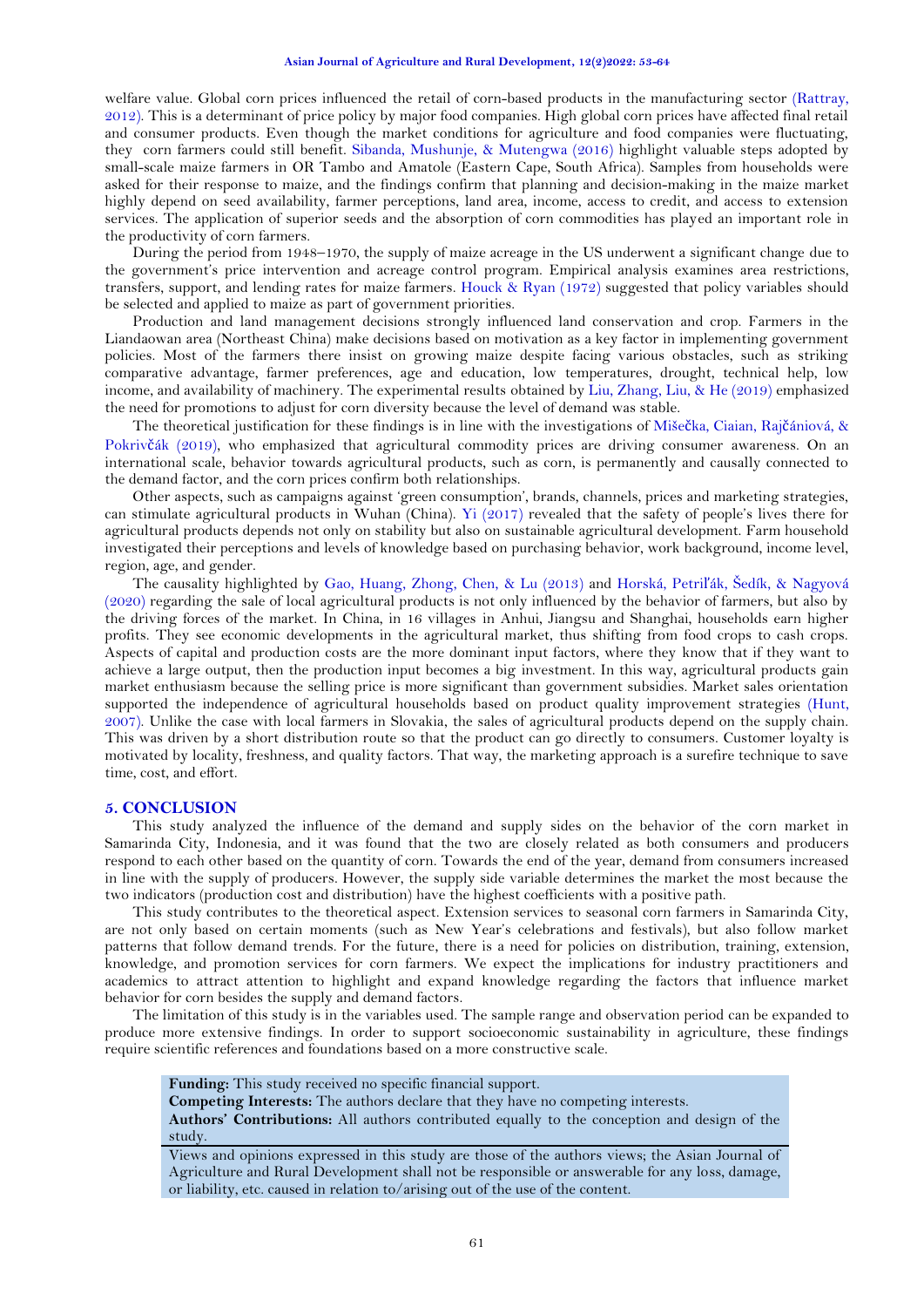### **REFERENCES**

- <span id="page-9-21"></span>Abdullah, A. M., Gindi, A. A., Darham, S., & Radam, A. (2015). Farmers attitudes toward risks in paddy production of north-West Selangor integrated agricultural development area (IADA), Malaysia. *Asian Journal of Agriculture and rural Development, 5*(7), 158-166.
- <span id="page-9-9"></span>Aday, S., & Aday, M. S. (2020). Impact of Covid-19 on the food supply chain. *Food Quality and Safety, 4*(4), 167–180.Available at: https://doi.org/10.1093/fqsafe/fyaa024.
- <span id="page-9-8"></span>Ai-Hua, T. (2012). Factors influencing price of agricultural products and stability countermeasures. *Asian Agricultural Research, 4*(4), 17-43.Available at: https://doi.org/10.22004/ag.econ.137216.
- <span id="page-9-11"></span>Alam, M. M., & Uddin, M. G. S. (2009). Relationship between interest rate and stock price: Empirical evidence from developed and developing countries. *International Journal of Business and Management, 4*(3), 43-51.Available at: https://doi.org/10.5539/ijbm.v4n3p43.
- <span id="page-9-15"></span>Albayrak, Ö. (2020). Household consumption, household indebtedness, and inequality in Turkey: A microeconometric analysis. Working Paper No. 954.
- <span id="page-9-16"></span>Alp, E., & Seven, Ü. (2019). The dynamics of household final consumption: The role of wealth channel. *Central Bank Review, 19*(1), 21-32.Available at: https://doi.org/10.1016/j.cbrev.2019.03.002.
- <span id="page-9-18"></span>Anderson, D. P., Chaisantikulawat, T., Guan, A. T. K., Kebbeh, M., Lin, N., & Shumway, C. R. (1996). Choice of functional form for agricultural production analysis. *Review of Agricultural Economics, 18*(2), 223-231.Available at: https://doi.org/10.2307/1349434.
- <span id="page-9-4"></span>Arifin, B. (2013). On the competitiveness and sustainability of the Indonesian agricultural export commodities. *ASEAN Journal of Economics, Management and Accounting, 1*(1), 81-100.
- <span id="page-9-0"></span>Aya, R. (1979). Theories of revolution reconsidered. *Theory and Society, 8*(1), 39–99.Available at: https://doi.org/10.1007/BF00156400.
- <span id="page-9-22"></span>BPS of Samarinda City. (2021a). Samarinda city people's welfare indicator 2020/2021[In English: Samarinda city people's welfare indicator 2020/2021]. Retrieved from https://samarindakota.bps.go.id/publication/2021/11/23/369dd5d89366189a6de88124/indikator-kesejahteraanrakyat-kota-samarinda-2020-2021.html.
- <span id="page-9-6"></span>BPS of Samarinda City. (2021b). Samarinda city in figures 2021[in English: Samarinda Municipality in Figures 2021]. Retrieved from https://samarindakota.bps.go.id/publication/2021/02/26/fcfcfc591d2a8840ca6cacbb/kota-samarinda-dalamangka-2021.html.
- <span id="page-9-13"></span>Cannon, J. P., & Perreault, W. D. (1999). Buyer–seller relationships in business markets. *Journal of Marketing Research, 36*(4), 439– 460.Available at: https://doi.org/10.1177/002224379903600404.
- <span id="page-9-2"></span>Darma, S., Wijaya, A., & Darma, D. C. (2020). Different tests for the existence of agricultural cooperatives in Indonesia: Before and after Covid-19. *Asia Life Sciences, 10*(3), 615-628.
- <span id="page-9-3"></span>Darma, S., Maria, S., Lestari, D., & Darma, D. C. (2020). An agroforestry consortium: A multiderminant in instituting an agrisilviculture system to improve welfare. *Virtual Economics, 3*(1), 95-111.Available at: https://doi.org/10.34021/ve.2020.03.01(5).
- <span id="page-9-10"></span>Davidson, L. (1999). Reality and economic theory. *Journal of Post Keynesian Economics, 18*(4), 479-508.Available at: https://doi.org/10.1007/978-1-349-14991-9\_1.
- <span id="page-9-23"></span>De Barros Ahrens, R., Da Silva Lirani, L., & De Francisco, A. C. (2020). Construct validity and reliability of the work environment assessment instrument WE-10. *International Journal of Environmental Research and Public Health, 17*(20), 7364.Available at: https://doi.org/10.3390/ijerph17207364.
- <span id="page-9-24"></span>Dewi, I. G. A., Riana, I. G., Kasuma, J., McGuinness, E., Maria, S., & Darma, D. C. (2021). Predicting organizational citizenship behavior through psychological ownership and job satisfaction in four-star hotels. *GeoJournal of Tourism and Geosites, 37*(3), 807–813.Available at: https://doi.org/10.30892/gtg.37310-712.
- <span id="page-9-17"></span>Diogo, V., Koomen, E., & Kuhlman, T. (2015). An economic theory-based explanatory model of agricultural land-use patterns: The Netherlands as a case study. *Agricultural Systems, 139*, 1-16.Available at: https://doi.org/10.1016/j.agsy.2015.06.002.
- <span id="page-9-19"></span>Dwi, P. I., & Nyoman, Y. N. (2020). Factors affecting the purchase of local agricultural commodities. *Russian Journal of Agricultural and Socio-Economic Sciences, 101*(5), 47-57.Available at: https://doi.org/10.18551/rjoas.2020-05.05.
- <span id="page-9-1"></span>Farandy, A. R. (2020). Analyzing factors affecting Indonesian food price inflation. *Journal of Economics and Development, 28*(1), 65- 76.Available at: https://doi.org/10.14203/JEP.28.1.2020.65-76.
- <span id="page-9-5"></span>Ferrero, R., Mauricio, L., & Gonzalez-Andujar, J. L. (2014). Spatio-temporal dynamics of maize yield water constraints under climate change in Spain. *PLoS One, 9*(5), e98220.Available at: https://doi.org/10.1371/journal.pone.0098220.
- <span id="page-9-27"></span>Gao, S., Huang, X., Zhong, T., Chen, Z., & Lu, X. (2013). Effect of farmers' behavior on agricultural production benefits: An empirical analysis based on market driving force in China. *Journal of Food, Agriculture & Environment, 11*(2), 535-539.
- <span id="page-9-20"></span>Gutman, G. O. (1959). Some aspects of the supply of agricultural products. *Australian Journal of Agricultural Economics, 3*(1), 11- 23.Available at: https://doi.org/10.1111/j.1467-8489.1959.tb00249.x.
- <span id="page-9-25"></span>Hair, J. F., Black, W. C., Babin, B. J., Enderson, R. E., & Tatham, R. L. (2006). *Mutivariate data analysis* (5th ed.). Upper Saddle River: Pearson Education.
- <span id="page-9-7"></span>Harahap, L. K., Amanah, D., Harahap, D. A., & Jubaidah, S. (2019). Factors affecting consumer demand on orange fruit in Pantai Buaya, Langkat, Indonesia. *International Journal of Economics, Business and Management Research, 3*(11), 113-125.
- <span id="page-9-12"></span>Haugen, R. A., Talmor, E., & Torous, W. N. (1991). The effect of volatility changes on the level of stock prices and subsequent expected returns. *The Journal of Finance, 46*(3), 985-1007.Available at: https://doi.org/10.1111/j.1540- 6261.1991.tb03774.x.
- <span id="page-9-14"></span>Hoekstra, A., Savenije, H., & Chapagain, A. (2001). An integrated approach towards assessing the value of water: A case study on the Zambezi Basin. *Integrated Assessment, 2*(4), 199–208.Available at: https://doi.org/10.1023/A:1013368524528.
- <span id="page-9-26"></span>Hoekstra, R., Vugteveen, J., Warrens, M. J., & Kruyen, P. M. (2018). An empirical analysis of alleged misunderstandings of coefficient alpha. *International Journal of Social Research Methodology, 22*(4), 351-364.Available at: https://doi.org/10.1080/13645579.2018.1547523.
- <span id="page-9-28"></span>Horská, E., Petriľák, M., Šedík, P., & Nagyová, Ľ. (2020). Factors influencing the sale of local products through short supply chains: A case of family dairy farms in Slovakia. *Sustainability, 12*(20), 8499.Available at: https://doi.org/10.3390/su12208499.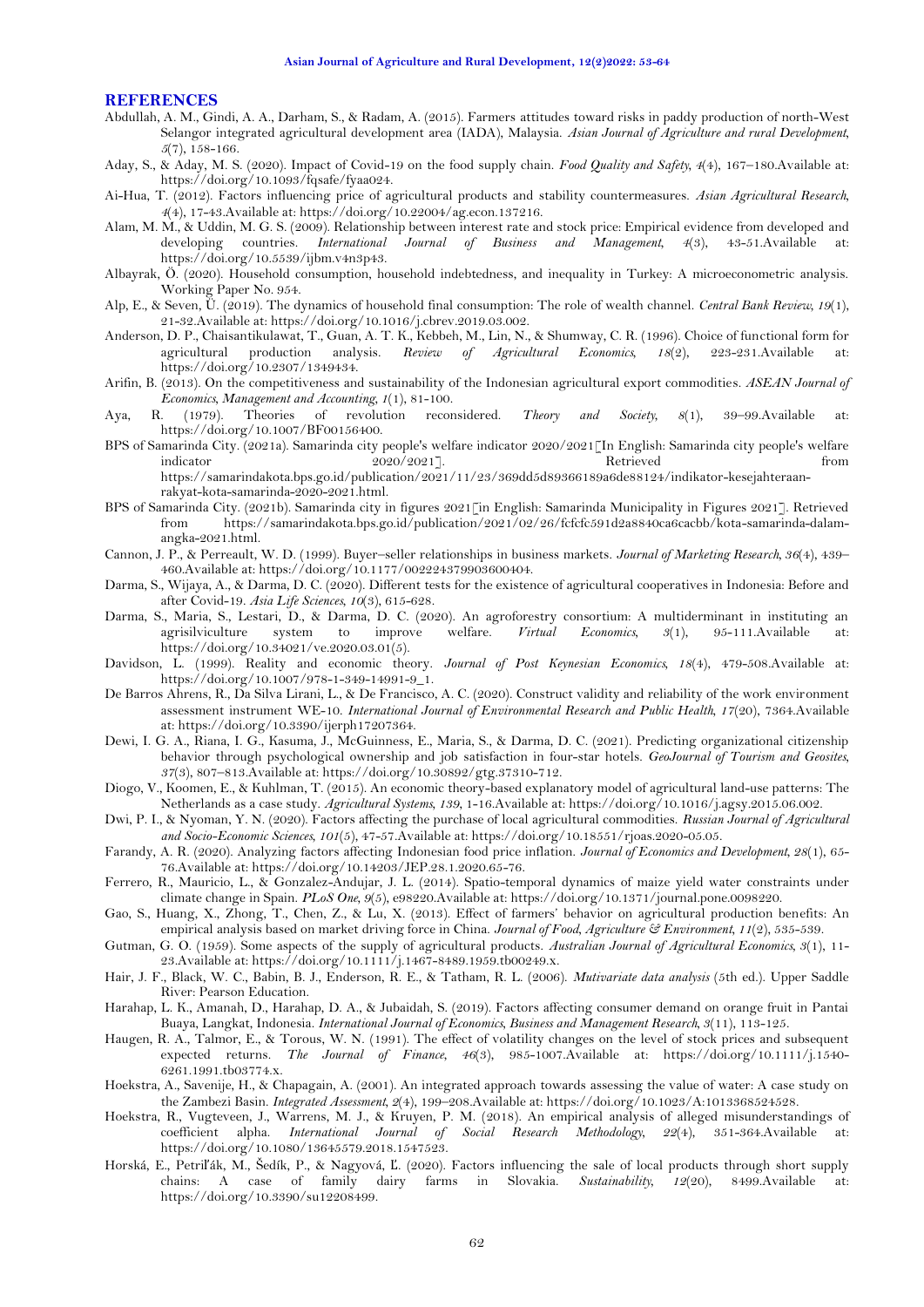- <span id="page-10-29"></span>Houck, J. P., & Ryan, M. E. (1972). Supply analysis for corn in the United States: The impact of changing government programs. *American Journal of Agricultural Economics, 54*(2), 184-191.Available at: https://doi.org/10.2307/1238700.
- <span id="page-10-10"></span>Hovhannisyan, V., Kondaridze, M., Bastian, C., & Shanoyan, A. (2020). Empirical evidence of changing food demand and consumer preferences in Russia. *Journal of Agricultural and Applied Economics, 52*(3), 480-501.Available at: https://doi.org/10.1017/aae.2020.13.
- <span id="page-10-14"></span>Humphrey, T. M. (1992). Marshallian cross diagrams and their uses before Alfred Marshall: The origins of supply and demand geometry. *Economic Review, 78*(Mar), 3-23.
- <span id="page-10-32"></span>Hunt, A. (2007). Consumer interactions and influences on farmers' market vendors. *Renewable Agriculture and Food Systems, 22*(1), 54-66.Available at: https://doi.org/10.1017/S1742170507001597.
- <span id="page-10-4"></span>Indriastuti, H., Kasuma, J., Zainurrosalamia, S., Darma, D. C., & Sawangchai, A. (2020). Achieving marketing performance through acculturative product advantages: The case of sarong Samarinda. *Asian Journal of Business and Accounting, 13*(1), 241– 261.Available at: https://doi.org/10.22452/ajba.vol13no1.9.
- <span id="page-10-6"></span>Inoua, S. M., & Smith, V. L. (2020). The classical theory of supply and demand. ESI Working Paper No. 20-11.
- <span id="page-10-13"></span>Jehle, G. A., & Reny, P. J. (2011). *Advanced microeconomic theory* (3rd ed.). Harlow: Pearson Education Limited.
- <span id="page-10-18"></span>Kellerman, A. (1989). Agricultural location theory 1: basic models. *Environment and Planning A: Economy and Space, 21*(10), 1381– 1396.Available at: https://doi.org/10.1068/a211381.
- <span id="page-10-15"></span>Lee, F. S., & Keen, S. (2004). The incoherent emperor: A heterodox critique of neoclassical microeconomic theory. *Review of Social Economy, 62*(2), 169-199.Available at: https://doi.org/10.1080/00346760410001684433.
- <span id="page-10-24"></span>Li, H., Wang, Y., Yin, R., Kull, T. J., & Choi, T. Y. (2012). Target pricing: Demand-side versus supply-side approaches. *International Journal of Production Economics, 136*(1), 172-184.Available at: https://doi.org/10.1016/j.ijpe.2011.10.002.
- <span id="page-10-30"></span>Liu, S., Zhang, P., Liu, W., & He, X. (2019). Key factors affecting farmers' choice of corn reduction under the China's new agriculture policy in the 'Liandaowan' areas, Northeast China. *Chinese Geographical Science, 29*(12), 1039–1051.Available at: https://doi.org/10.1007/s11769-019-1078-3.
- <span id="page-10-21"></span>Maat, H. (2011). The history and future of agricultural experiments. *NJAS - Wageningen Journal of Life Sciences, 57*(3–4), 187- 195.Available at: https://doi.org/10.1016/j.njas.2010.11.001.
- <span id="page-10-12"></span>MacDonald, J. M. (2000). Demand, information, and competition: Why do food prices fall at seasonal demand peaks? *The Journal of Industrial Economics, 48*(1), 27-45.Available at: https://doi.org/10.1111/1467-6451.00111.
- <span id="page-10-22"></span>Maman, U., Inawati, I., Aminudin, I., & Wastra, A. R. (2017). The need of tailor made agribusiness farmer field school to develop entrepreneurship: The experience from paddy seed growers in Indonesia context. *Journal of Engineering and Applied Sciences, 12*(10), 2676-2681.Available at: https://doi.org/10.3923/jeasci.2017.2676.2681.
- <span id="page-10-27"></span>Martin, L., Groenewegen, J. L., & Pidgeon, E. (1980). Factors affecting corn basis in Southwestern Ontario. *American Journal of Agricultural Economics, 62*(1), 107-112.Available at: https://doi.org/10.2307/1239477.
- <span id="page-10-8"></span>Mazurek, J., García, C. F., & Rico, C. P. (2019). The law of demand and the loss of confidence effect: An experimental study. *Heliyon, 5*(11), e02685.Available at: https://doi.org/10.1016/j.heliyon.2019.e02685.
- <span id="page-10-25"></span>Melati, R. (2018). The effect of perceptions about health product advertorials in newspapers on consumer attitudes. *Journal of Science and Health, 1*(10), 561-569.Available at: https://doi.org/10.25026/jsk.v1i10.91.
- <span id="page-10-11"></span>Milgrom, P., & Strulovici, B. (2006). Concepts and properties of substitute goods. Economics Papers 2006-W02. Economics Group, Nuffield College, University of Oxford. Retrieved from: https://www.researchgate.net/publication/5201153\_Concepts\_and\_Properties\_of\_Substitute\_Goods.
- <span id="page-10-31"></span>Mišečka, T., Ciaian, P., Rajčániová, M., & Pokrivčák, J. (2019). In search of attention in agricultural commodity markets. *Economics Letters, 184*, 108668.Available at: https://doi.org/10.1016/j.econlet.2019.108668.
- <span id="page-10-5"></span>Moss, L. S. (1974). Mountifort Longfield's supply-and-demand theory of price and its place in the development of British economic theory. *History of Political Economy, 6*(4), 405–434.Available at: https://doi.org/10.1215/00182702-6-4-405.
- <span id="page-10-23"></span>Naumova, O., Bilan, S., & Naumova, M. (2019). Luxury consumers' behavior: A cross-cultural aspect. *Innovative Marketing, 15*(4), 1-13.Available at: https://doi.org/10.21511/im.15(4).2019.01.
- <span id="page-10-16"></span>Nelson, J. A. (1988). Household economies of scale in consumption: Theory and evidence. *Econometrica, 56*(6), 1301-1314.Available at: https://doi.org/10.2307/1913099.
- <span id="page-10-3"></span>Nuss, E. T., & Tanumihardjo, S. A. (2010). Maize: A paramount staple crop in the context of global nutrition. *Comprehensive Reviews in Food Science and Food Safety, 9*(4), 417-436.Available at: https://doi.org/10.1111/j.1541-4337.2010.00117.x.
- <span id="page-10-19"></span>Okerenta, S. J. (2005). Factors affecting demand and supply of agricultural credit to farmers in Rivers State of Nigeria. *Journal of Agriculture, Forestry and the Social Sciences, 3*(1), 26-34.Available at: https://doi.org/10.4314/joafss.v3i1.33702.
- <span id="page-10-7"></span>Parro, F. (2019). Understanding the supply and demand forces behind the fall and rise in the us skill premium. *Macroeconomic Dynamics, 23*(6), 2191-2220.Available at: https://doi.org/10.1017/S1365100517000669.
- <span id="page-10-1"></span>Paul, S. C., Jahan, N., Nandi, A. K., & Rahman, A. (2021). Nexus between FDI, agriculture, and rural development: Evidence from Asian countries. *Asian Journal of Agriculture and Rural Development, 11*(4), 311-319.Available at: https://doi.org/10.18488/journal.ajard.2021.114.311.319.
- <span id="page-10-17"></span>Perugini, C., Hölscher, J., & Collie, S. (2016). Inequality, credit and financial crises. *Cambridge Journal of Economics, 40*(1), 227– 257.Available at: https://doi.org/10.1093/cje/beu075.
- <span id="page-10-26"></span>Peterson, R. A. (1994). A meta-analysis of Cronbach's coefficient alpha. *Journal of Consumer Research, 21*(2), 381–391.Available at: https://doi.org/10.1086/209405.
- <span id="page-10-20"></span>Petrea, R. E. (2001). The theory of planned behavior: Use and application in targeting agricultural safety and health interventions. *Journal of Agricultural Safety and Health, 7*(1), 7-19.Available at: https://doi.org/10.13031/2013.2603.
- <span id="page-10-9"></span>Purcell, W. D., & Lusk, J. (2003). Demand for red meats: Principles, research evidence, and issues the veterinary clinics of North America. *Food Animal Practice, 19*(2), 463–468.Available at: https://doi.org/10.1016/s0749-0720(03)00027-6.
- <span id="page-10-28"></span>Rattray, J. (2012). The implications of the increasing global demand for corn. *UW-L Journal of Undergraduate Research, 15*(2012),  $1 - 10$ .
- <span id="page-10-0"></span>Resnik, D. B., & Elliott, K. C. (2016). The ethical challenges of socially responsible science. *Accountability in Research, 23*(1), 31– 46.Available at: https://doi.org/10.1080/08989621.2014.1002608.
- <span id="page-10-2"></span>Rianti, A., Novenia, A. E., Christopher, A., Lestari, D., & Parassih, E. K. (2018). Ketupat as traditional food of Indonesian culture. *Journal of Ethnic Foods, 5*(1), 4-9.Available at: https://doi.org/10.1016/j.jef.2018.01.001.